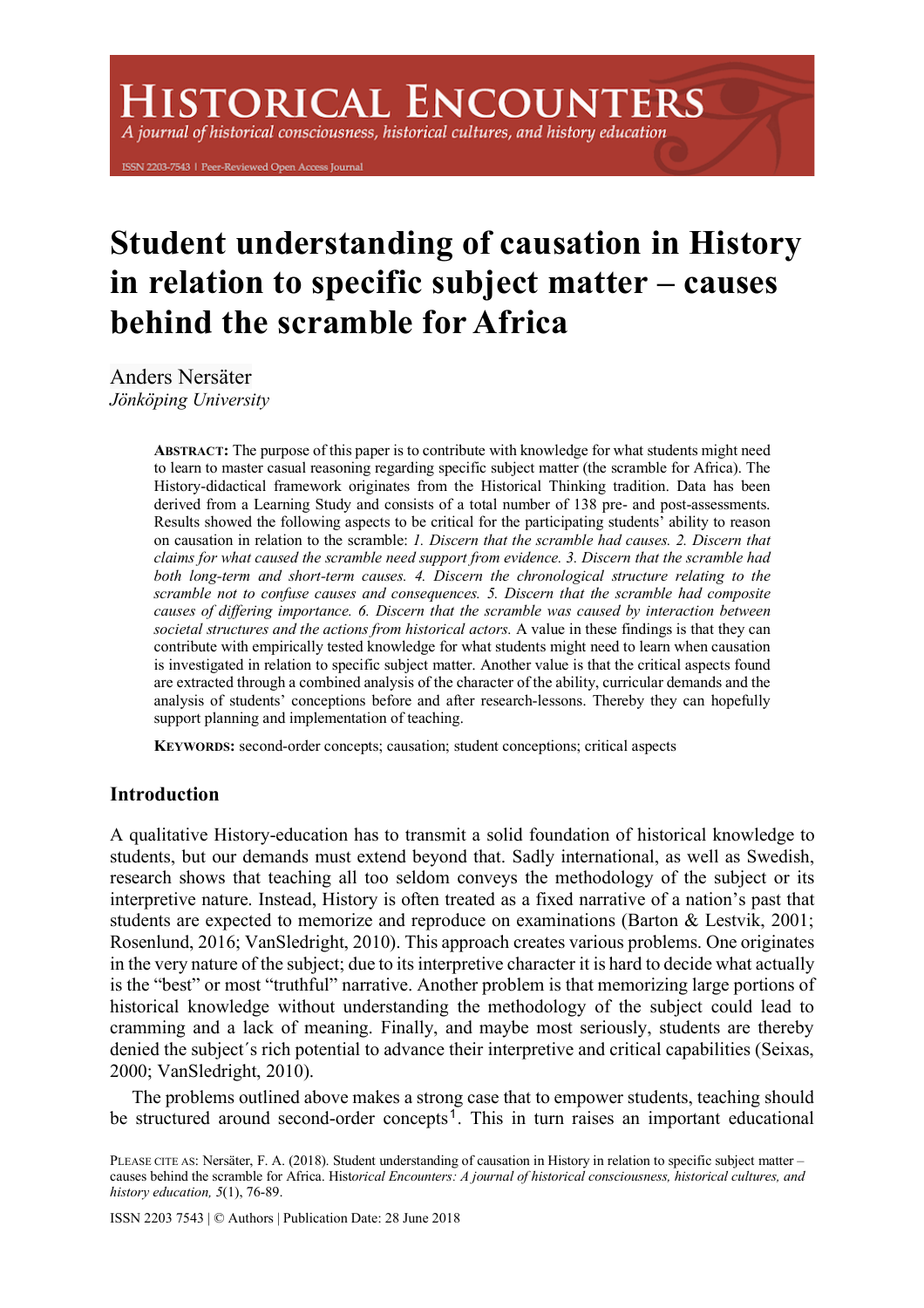question: what specifically do students need to learn to master such concepts? The purpose of this paper is to shed light on some aspects of that question by presenting findings for what upper secondary students might need to learn to reason on causation in History regarding specific subject matter - the scramble for Africa?

## **History-didactical framework**

The overarching aim within the Swedish History Curriculum is to develop students` Historical Consciousness. Teaching should advance their knowledge of the past, ability to use historical methods and create an understanding for how History can be used (Swedish National Agency for Education, 2011). In the ambition to familiarize students with the methodology of History, the curriculum connects to the disciplinary oriented Historical Thinking tradition (Eliasson, 2014). Lee and Shemilt (2009) argues that progression in students' capability to construct historical explanations should be viewed as an advancement of their Historical Consciousness. The reason being that it will increase their possibility to analyze and act in present society and give them a readiness for future developments. That historical explanations are a vital part of History education also finds support in Swedish Curricula document where it is stated that teaching should address explanatory models that help explain causes behind change (Swedish National Agency for Education, 2011). Causation, one of the second-order concepts within the Historical Thinking tradition, is a useful disciplinary tool to show students the methodology and interpretive nature of History, but what characterizes this capability according to literature?

Causation could be defined as proceeding events that themselves significally increase the probability that other events will occur (Mccullagh, 2004). For historians it is problematic to reason about causation according to principles found in the natural-sciences. They instead argue from a viewpoint of probability, look for combined factors, and use a limited time-span for their explanations (Evans, 1997). Sometimes historians argue for intentional explanations, and these serve to explain human actions based on the intentions of significant actors. They have their limitations in that they cannot say much about hidden agendas. Nor can they explain consequences from individual actions, because intentions and actions can have unforeseen consequences. Another category is structural explanations that emanate from societal and economic systems. Events are then explained by their role within a specific system. Nor can structural explanations on their own be considered as complete, since they do not take into account ideological beliefs and individual actions (Mccullagh, 2004). Historians often use a combination of causes to explain past events and changes where individual actions and societal structures interact and affect each other. Various explanatory models could thereby support each other and give different perspectives on past events (Evans, 1997; Mccullagh, 2004). From a History-didactical perspective Seixas and Morton (2013) have defined what they consider to be developed thinking on causation among students. They argue that it is essential that teaching shows that historical change is caused by multiple factors that differ in importance and that these can be of both a long-term and short-term character. They also emphasize that causes and consequences should not be viewed as a chronological chain, where actions of an individual by necessity leads to a certain outcome. Students should instead be able to discern the complex interaction between actors and structures causing change.

## **Student understanding of causation – Earlier research**

Earlier research on causation predominantly has a British origin. Just as for other second-order concepts this has largely presented results concerning student understanding from a content free perspective and, contrary to this paper, not focused on the capability in relation to specific historical content. Originating back to the School Councils History Project (SCHP) and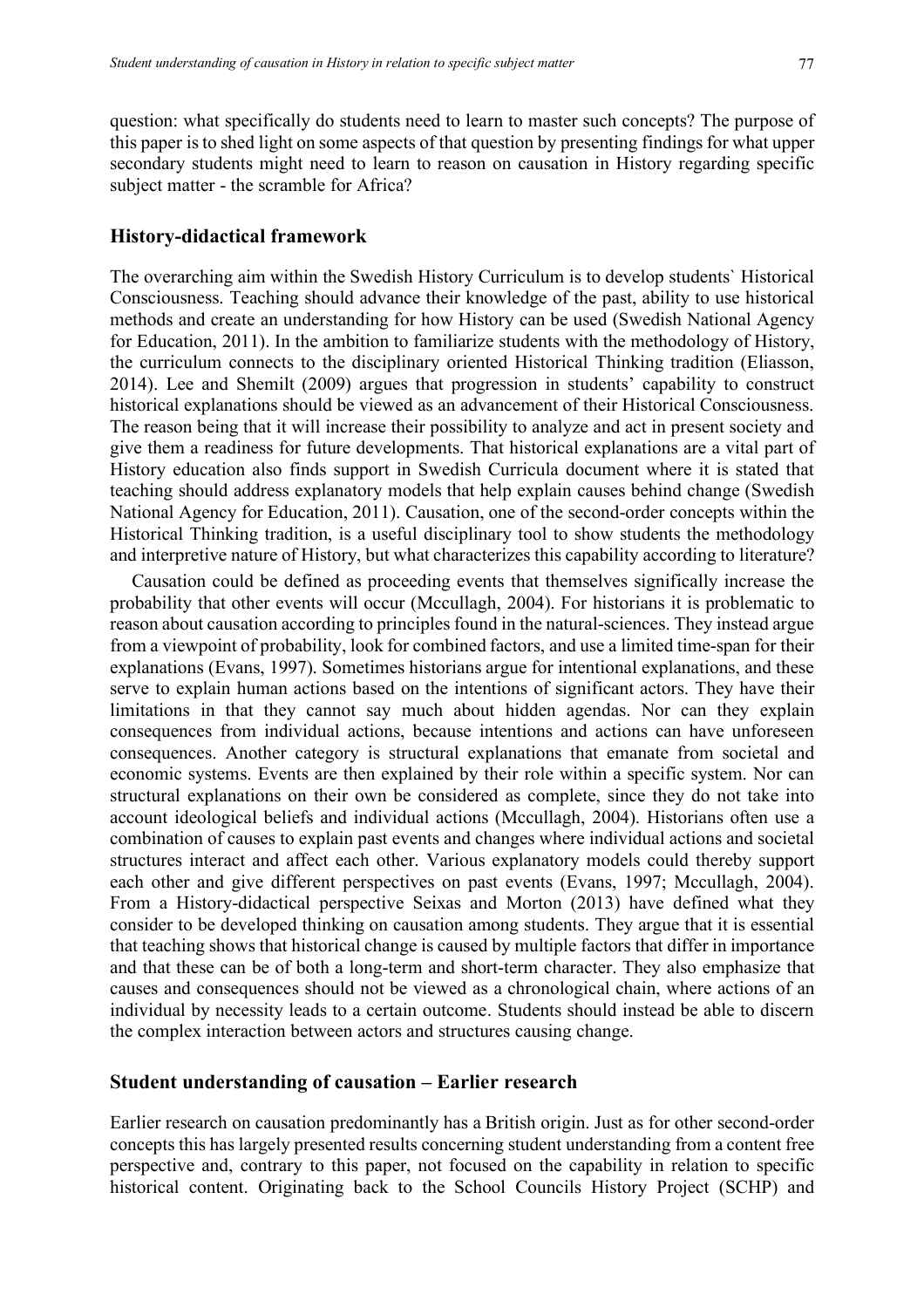Concepts of History and Teaching Approaches (CHATA), researchers have been able to identify students' conceptions of History. One outcome from this rich and pioneering research is the development of empirically based progression-models that illustrate qualitative differences in students' understanding for second-order concepts (Ashby, Lee, & Shemilt, 2006; Lee & Shemilt, 2011; Shemilt, 1983; 1987). Even though causation was not an explicit focus, Shemilt (1983) early on managed to show that students in the least developed category of understanding did not see any need to explain change and/or events. In the next category changes/events were explained, but from a mechanical standpoint, and the behavior of historical actors was not situated in context.

Within CHATA, the other major research project in Britain, conclusions drawn about students' conceptions of historical accounts corresponds closely to the SCHP results. This was the case even though the group of pupils who participated in the project were younger (Lee  $\&$ Ashby, 2000; Lee & Shemilt, 2004). More recent research (Lee, 2006; Lee & Shemilt, 2009) has led to the development of a progression-model for historical explanations similar to the one from the SCHP project. Just as for narratives, students in category 1 do not see any need to explain historical events and processes of change and often consider explanations as either true or false. Within category 2 the outcome of historical events is seen as identical to the intentions and actions undertaken by individuals. Students often consider powerful individuals as responsible for change and view the same type of causes useful for all kinds of explanations, regardless of time and context. In the less developed categories, some consider History as being a chain. Even though they realize that events and change are caused by multiple causes and could happen due to unforeseen events that preceded them, they still see History as already decided and steadily on its way to the present. Therefore different events by necessity have to be linked together (Lee & Shemilt, 2009).

In relation to the perceived importance of individuals as agents behind change, it is possible to draw parallels with Halldéns research (1997; 1998). He has shown that students tend to personalize social institutions that in reality are rooted in societal structures. He also found that they tend to explain historical change as the sum of all individual actions and do not use societal structures in their explanations. The importance of explicitly addressing actors as well as structural conditions when teaching historical accounts is also emphasized by Lilliestam (2013). Carretero et al (1994) investigated how History graduates and novices of different age-groups viewed intentional and structural explanations. Participants were given cards consisting of different causes for the 'Discovery of the Americas' and were asked to rank these according to significance. Results showed that History graduates made use of structural explanations to a much higher extent compared to novices who tended to use intentional explanations. Problems dealing with multiple causes have been shown by Voss et al (1994) who allowed 32 undergraduate and graduate students to write an essay on the causes for the downfall of the USSR. Among the results were that many participants did not use long-term causes, lacked relevant historical content and did not see that multiple causes in combination led to a certain outcome. Finally, on a more general level, Stoel, Van Drie and Van Boxtel (2016) stress the importance of explicit teaching-strategies concerning second-order concepts, in an environment characterized by inquiry tasks, to advance students capacity for casual-reasoning. Their research also highlights the necessity to address students' epistemological beliefs.

Contrary to much previous research this paper focuses on causation in relation to specific subject matter. Research has been undertaken through a composite analysis originating from the nature of the subject, curricular demands, and analysis of students' conceptions before and after research-lessons. Based on these differences in approach, the ambition is to add new knowledge regarding what students might need to learn to master casual reasoning in relation to specific subject matter (Specifically, the scramble for Africa).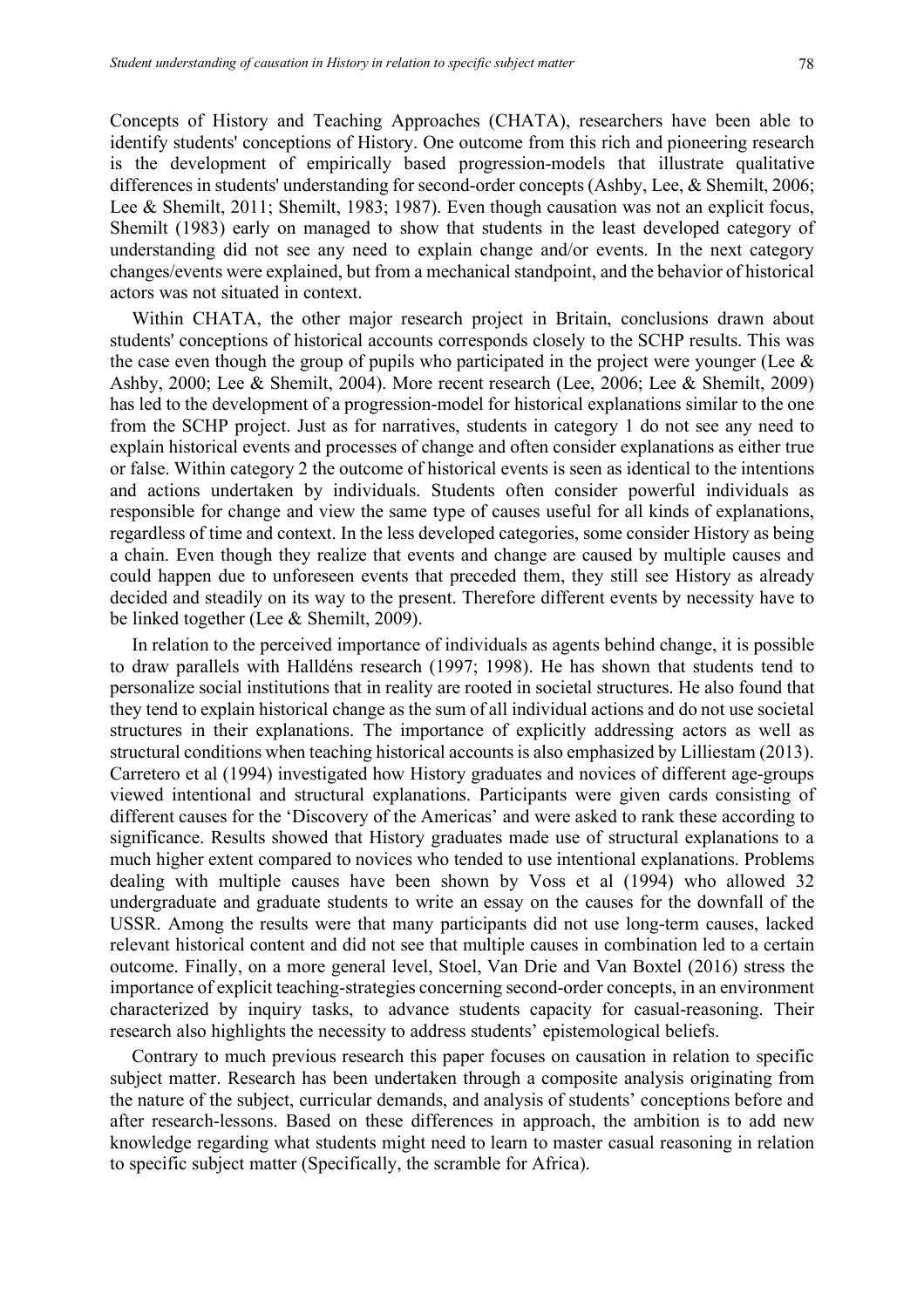## **Causation in relation to the subject matter – the Scramble for Africa**

In this section, the ambition is to demonstrate how causes for the scramble can be understood from a disciplinary perspective. Usually when historians try to explain this development they emphasize economic causes in combination with political and ideological ones. It can be argued that the era labelled as "New Imperialism", and whose nature maybe most clearly is illustrated by the scramble for Africa, was triggered by the British intervention in Egyptian politics. Egypt had longstanding economic and military ties with Great Britain and had received huge loans to finance investments in infrastructure. Simultaneously, Egypt depended on her agricultural export to Europe, and expensive loans combined with European tariffs pushed the country into a financial crisis and the eventual risk of state bankruptcy. To protect her interests, especially the strategically important Suez channel, Britain intervened and acquired formal political control over Egypt. These events can be considered a tipping-point; military force had been used to enforce trade agreements before, but in this case a Western power now secured formal political control over another country (Fergusson, 2003).

"New Imperialism" came to define international relations during the last decades of the 19<sup>th</sup> century up to the First World War. It was enforced with military means built on industrial strength in which European domination was exercised by the formation of colonial administrations. Conditions were favorable since Europe experienced a rapid industrialization and a strong increase in population. The latter, combined with the modernization of European agriculture, caused unemployment. Hence, governments saw emigration as a partial solution to domestic social problems (Darwin, 2008; Fergusson, 2003).

Industrialization fueled a need for cheap raw materials; simultaneously European companies were in need of larger deployment markets. The easiest way to fulfill these needs were considered to be through the possession of colonies. Some of these incentives had existed before the era of "New Imperialism": one new component however, was the extent of investments made in the colonies. These investments required protection through laws and political institutions. Since the colonies had a shortage of capital, investors could receive high profits on invested capital (Fergusson, 2003; Hobsbawm, 1997). The British economist John A. Hobson argued that private investors prompted the imperialist agenda and that these policies were disadvantageous for European countries. This was because the costs were state-funded, while the profits went to private capitalists and never reached the majority of the population. Hobson claimed that the cyclical shortages of demand in capitalist countries instead should be solved through social reforms and progressive taxation. Lenin's analysis was more radical: he argued that the explanation lay in a dysfunctional capitalistic system, where a continuous decrease in profit from invested capital drove capitalistic states into a desperate search for new investment markets (Munkler, 2007).

According to Herfried Munkler (2007), many historians tend to overestimate the importance of economic causes at the expense of others. Peripheral weakening was of great importance, and political factors such as the pursuit of balance of power and prestige are also important causes behind the development. It is hard to state definitely whether rivalry between European powers was a consequence of, or an impelling cause for the scramble, probably both. Just a few years after the British intervention in Egypt, European states, on Bismarck's initiative, met at the Berlin Conference 1884-1885. There they agreed on spheres of interest and set the rules for the division of Africa. One decisive principle was that territorial claims required full control of the area in question. Aggressive nationalism is another element that could explain colonial rivalry. To raise domestic political support, European governments encouraged nationalistic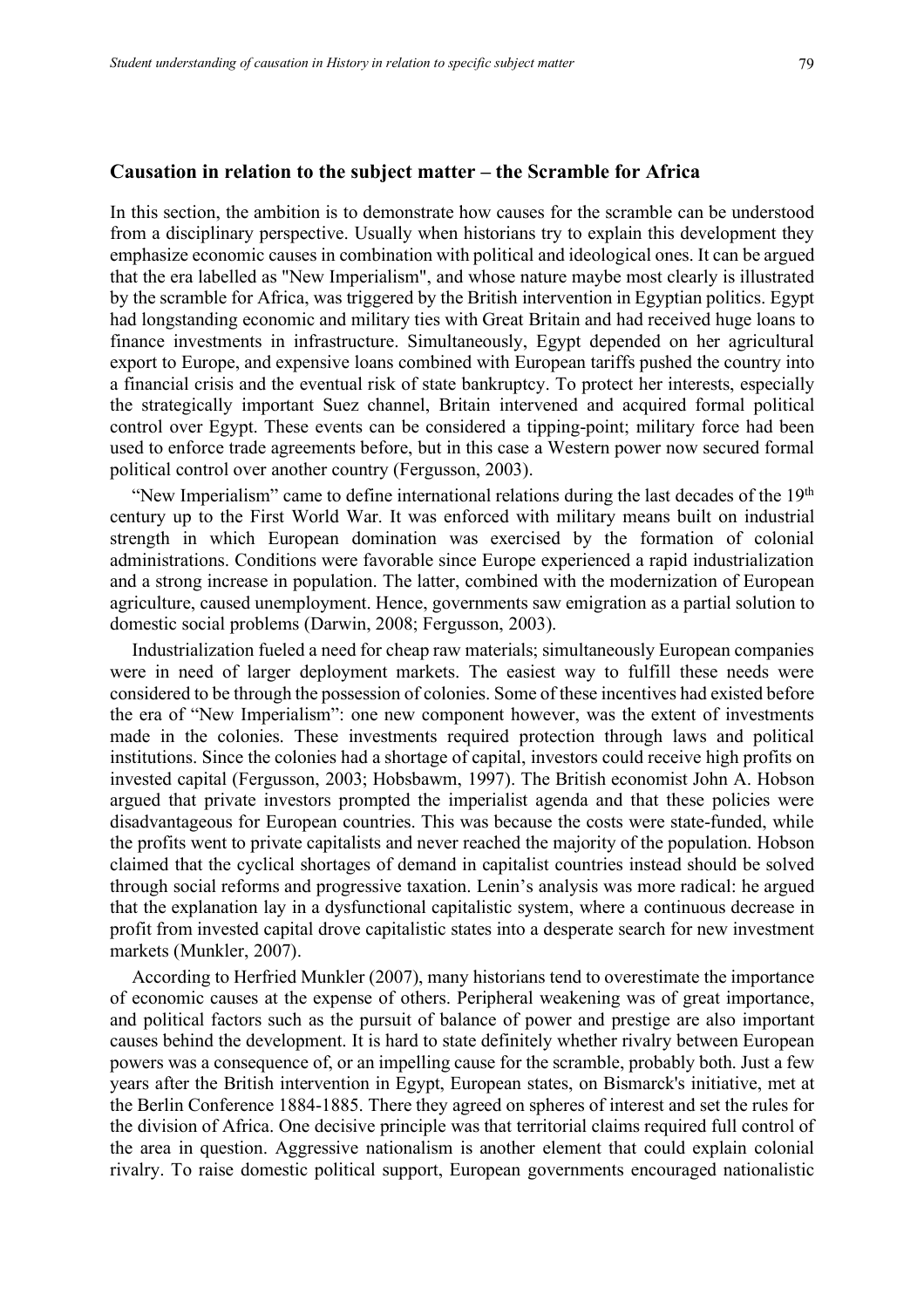sentiments. This in turn reinforced popular distrust against neighboring countries and was also used to legitimize the conquest of colonies (Darwin, 2008; Fergusson, 2003). Nationalism was also reinforced through the teachings of Social Darwinism. According to the latter, since Western societies were at the top of the development ladder, people in the colonies would benefit from colonization and develop along Western lines. Colonies were thus considered as the "white man's burden" and Europeans had the duty to spread civilization to those who were not white. Racial arguments that Europeans were superior and consequently had the moral right to conquer non-Europeans countries were also advocated (Darwin, 2008; Fergusson, 2003; Magnusson, 2002).

Looking at the expected demands regarding this explanation, student performance obviously has to be judged in relation to the academic requirements that could be expected at upper secondary level. Implementing this subject matter, the ambition should be to allow students to practice a disciplinary approach to causation; however, the intent should not be to educate minihistorians (Lee, 2011).

## **Theoretical Framing, Data and Analysis**

Theoretical assumptions concerning perspectives on student learning stem from Variation theory, a theory that views learning as ways of experiencing. It assumes that learning requires a simultaneous discernment of certain necessary aspects regarding phenomena's we encounter in our environment which in turn is made possible by experiencing variation (Marton, 2015). In an educational context such phenomena's are labelled as objects of learning (O.L) and they consist of a subject capability and related subject matter, (in this case causation in relation to the Scramble for Africa). Every object of learning contains a set of aspects that needs to be discerned for learning to progress in relation to the capability and subject matter. Some of these aspects are critical for students' ability to master the object of learning in the desired manner. Within a group of students some may have discerned these aspects and some have not. Hence, teachers need to be receptive for how students understand an object of learning and try to identify aspects that are critical for their understanding. According to the theory, teachers should design learning activities based on patterns of variation that allow students to discern these aspects (Marton, 2015). The identification of critical aspects cannot be derived at solely from what teachers consider to be the essential characteristics of a capability and related subject matter. Neither can they single handedly be concluded through an analysis of the misconceptions that students could show in relation to the same capability and subject matter. Critical aspects should be regarded as relational, and they are possible to identify through a combined analysis of the nature of the capability, related subject matter, curricula definitions, teacher's professional experiences and the conceptions that a specific group of students under investigation could show (Pang & Ki, 2016).

Data for this article originates from a Learning Study, an iterative and collaborative research method for analysis and enhancement of teaching and learning. In a Learning Study researchers and teachers, based on interviews, pre and post assessments, disciplinary and pedagogical knowledge, jointly try to identify critical aspects for what students need to learn in relation to an object of learning (Marton, 2015). The original study investigated students' capability to reason on causation, interpret and use sources (Nersäter, 2014). However, in this paper only findings that relate to causation are addressed. Research was undertaken in a Swedish upper secondary school and include three classes with 16-year-old students. All studied History 1b, a mandatory course for all university preparatory programs. Data consists of a total of 138 pre and post assessment essays in which students were asked to discuss the causes for the scramble of Africa. They were presented with two maps depicting colonial possessions on the continent in the year of 1878 and the year of 1914 respectively, and asked to discuss the causes behind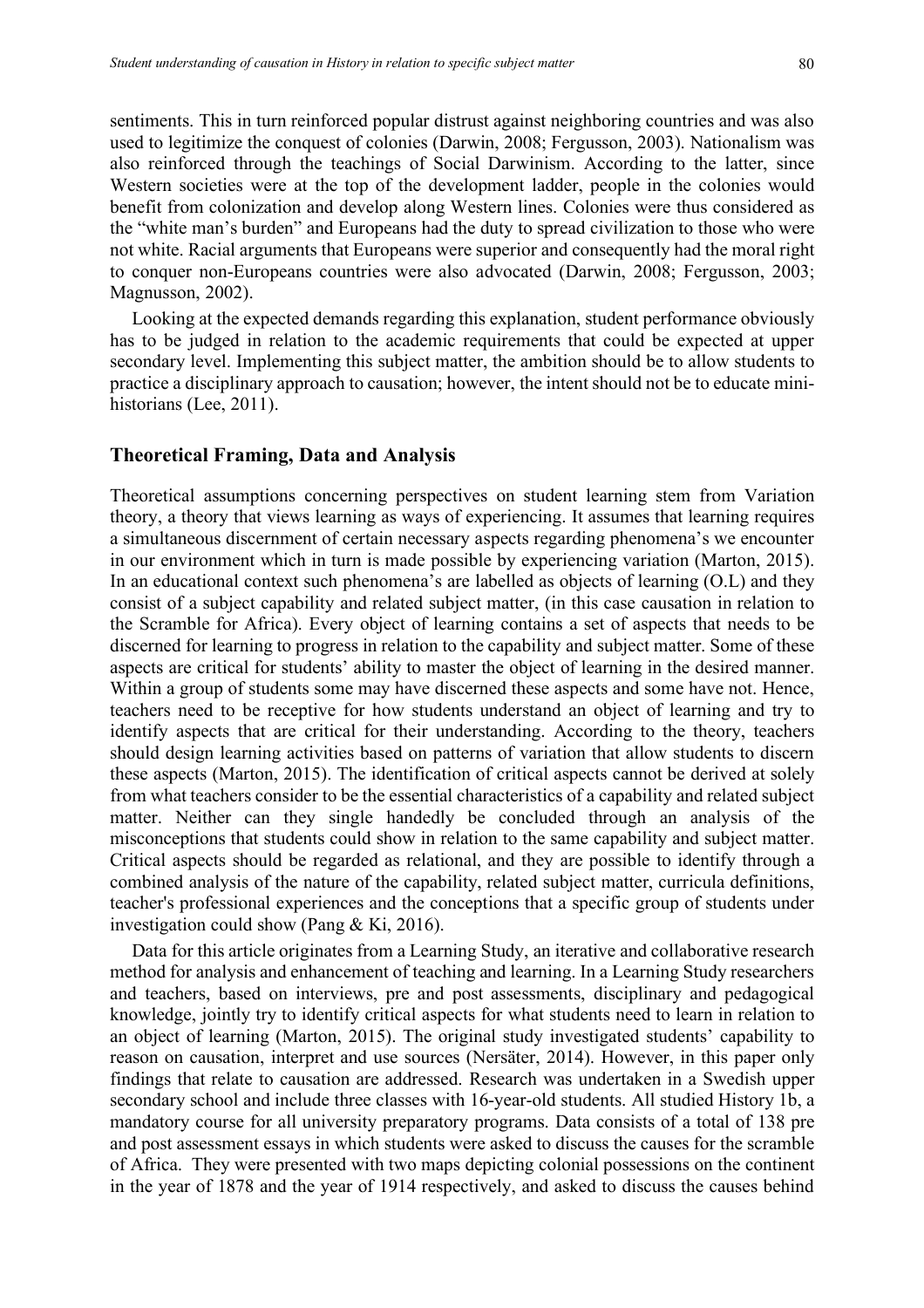the rapid colonization-process. Both assessments also contained two different historical sources that related to the colonization. In this article, possible effects on student learning by explicit teaching-strategies based on identified critical aspects are not in focus. Therefore pre and post assessments are treated as one pool of data. Results instead focus on what characterizes qualitatively different ways of casual reasoning in relation to a specific subject matter.

Analysis of student answers has been carried out in several steps. First during the actual implementation of the study. A second and deeper analysis was performed writing the research report (Nersäter, 2014). The Learning Study which contributed with data for this report was modelled as a document based component consisting of context-material and accompanying sources framed on the scramble for Africa. The research interest focused student understanding of historical explanations and how efficient teaching practices might be designed in this regard. For this paper, a reanalysis of all data from pre and post assessments has been undertaken. Similarities and differences concerning student conceptions are in the focus for the analysis. Categorization of student statements has emerged inductively based on the pool of data from pre and post assessments. In the analysis of student statements considerations has also been taken to desirable subject-specific qualities justified by the nature of the discipline and curricular demands. To adapt to demands of transparency rich excerpts of data are presented together with accompanying analysis. The ambition is to clarify on what basis categories have been constructed, conclusions drawn and thereby show how critical aspects eventually were identified.

## **Results – Categories**

Analysis of data resulted in four qualitatively different categories. Below follows a compilation of typical excerpts with accompanying argumentation for the conclusions drawn concerning each category:

## *Category A*

Conceptions in this category are characterized by a lack of consistency regarding the historical context and the argumentation is not always coherent. It is also typical that students consider change/events taking place with no clear reason. The historical process moves ahead and it does not seem that changes/events need any explanation. If causation at all is addressed it is connected to vague discussions about power. In the excerpt below the student argues that all Africans at the time of colonization were already slaves. It seems that this student therefore thinks that it was natural that Africans should work for the Europeans.

I think it was because all black people were slaves and they just got there and said you are going to work for us and they said OK.

In regard to chronology this sometimes leads to students mistaking causes and consequences, which is exemplified in the following statements, showing conceptions where European demand for rubber caused industrialization, and wars caused colonization:

When they discovered rubber it started to transform towards an industrial society and Africa began to split up.

These changes took place at the time of WWII and they, these countries, were very strong during the war and as a consequence Africa became colonized.

Since students holding these conceptions often confuse chronology, they tend to confuse different epochs. The Age of Discovery is mixed-up with Modern Age Imperialism; and WWI is sometimes seen as a cause for colonization. In one statement, technology developed during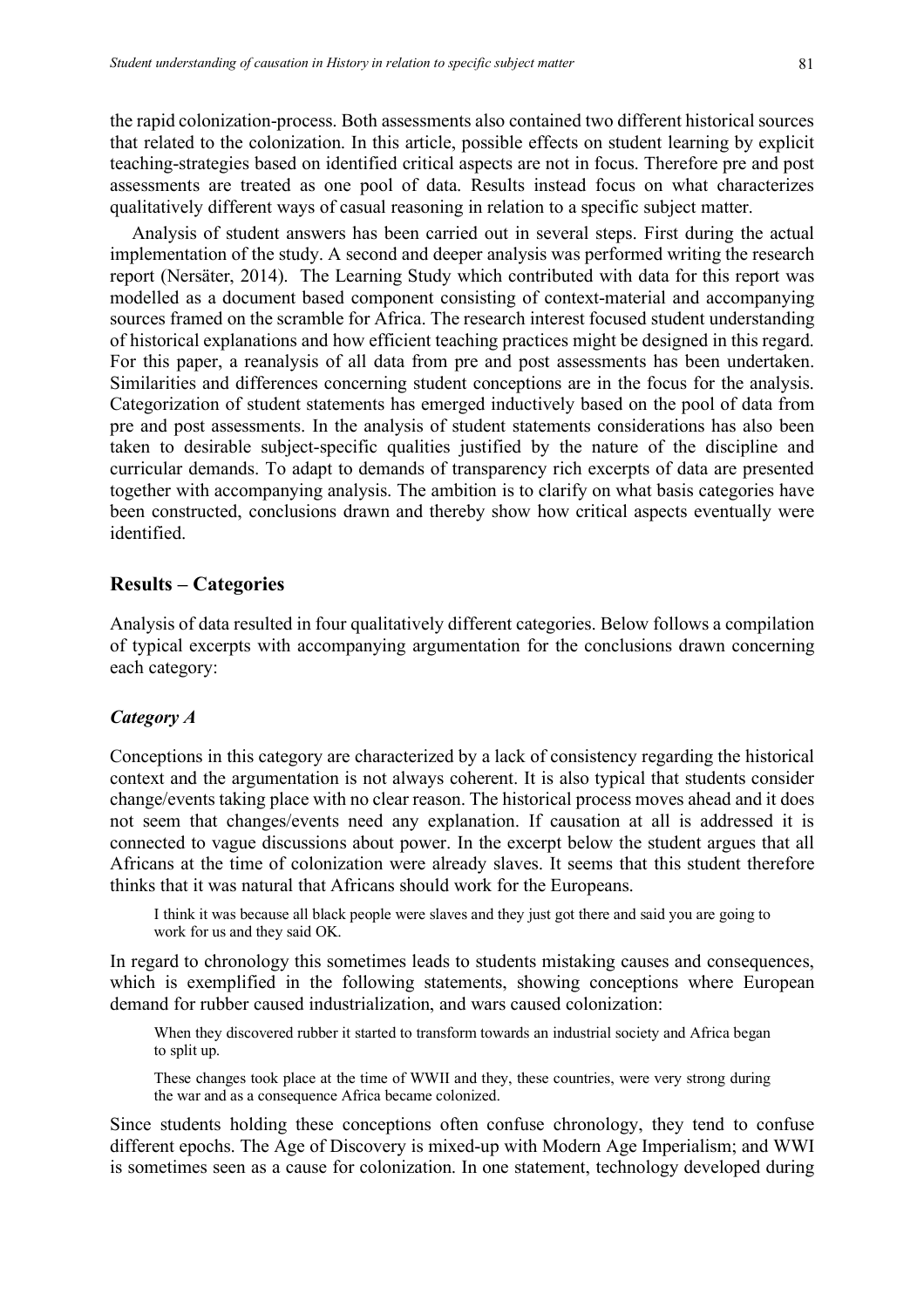the 1950s is viewed as a cause for colonization, and the US and USSR are considered to be the countries responsible for colonizing Africa. To summarize, the evidence-base in this category of conceptions is often faulty and the line of argumentation not coherent in relation to context, chronology and causation.

## *Category B*

Here conceptions correspond with the historical context and even though the line of argumentation can be a bit vague, one or some relevant causes are addressed. The reasons behind colonization are sometimes understood as European states wanting to expand geographically and increase their power:

I guess it was some sort of power urge for land. It´s not surprising that a bigger and more developed country wants to conquer a smaller one that's rich on natural resources.

Usually students discuss one or two causes. The most common ones are of a materialistic character. Causation is often reduced to a European drive for natural resources as seen below:

About 1870- 1880´s large deposits of natural resources were found in Africa, diamonds, iron ore, gold, exotic timber and much more. All this created a great boom for a colonization of Africa.

In some cases European industrialization is seen as both a condition, and a cause. These students address European technical superiority and their search for natural resources:

Due to the industrial revolution society and companies became more advanced […] they soon noticed that Africa possessed diamonds and different minerals […] The Europeans also had better artillery, weapons, riffles than the African population.

Just as with category A, many answers rely heavily on the evidence that could be found in the sources that accompanied the task. A common denominator in this category of conceptions is however that the line of argumentation is coherent and that answers have an explanatory value.

## *Category C*

Here ways of reasoning are characterized by composite causes that correspond with the historical context. Often background conditions are intertwined with a discussion of causes and consequences as shown in the excerpt below. First the student discusses causes and conditions:

After the breakthrough of the Industrial revolution there were a great demand for manufactured goods […] to make these you obviously need natural resources […] African populations were easy to conquer since they hadn't progressed as far as the Europeans in technological development in terms of weapons and other things.

They then continue with a description of consequences - how Africans were affected by colonization, and how this was justified by the colonizers:

But in newspapers back home the story depicted was that native populations were in need of rescue from their barbaric life.

In comparison with category B, it is more common that causes of an idealistic nature complement the materialistic interpretations. Phenomena like Nationalism, Racism, ideas of 'the white man's burden' and Christian mission are addressed as causes behind colonization:

The used the excuse that they should Christianise the savages. They didn't consider Africans as their equals rather like animals, and you could not allow animals to govern a whole continent, that was not Gods will. Hereby they could justify the enslavement and killing of thousands of people in search of the riches of Africa.

The statement refers to some of the methods used by Europeans. Methods are also addressed in other cases, sometimes from the perspective of power-politics. The agreement to divide Africa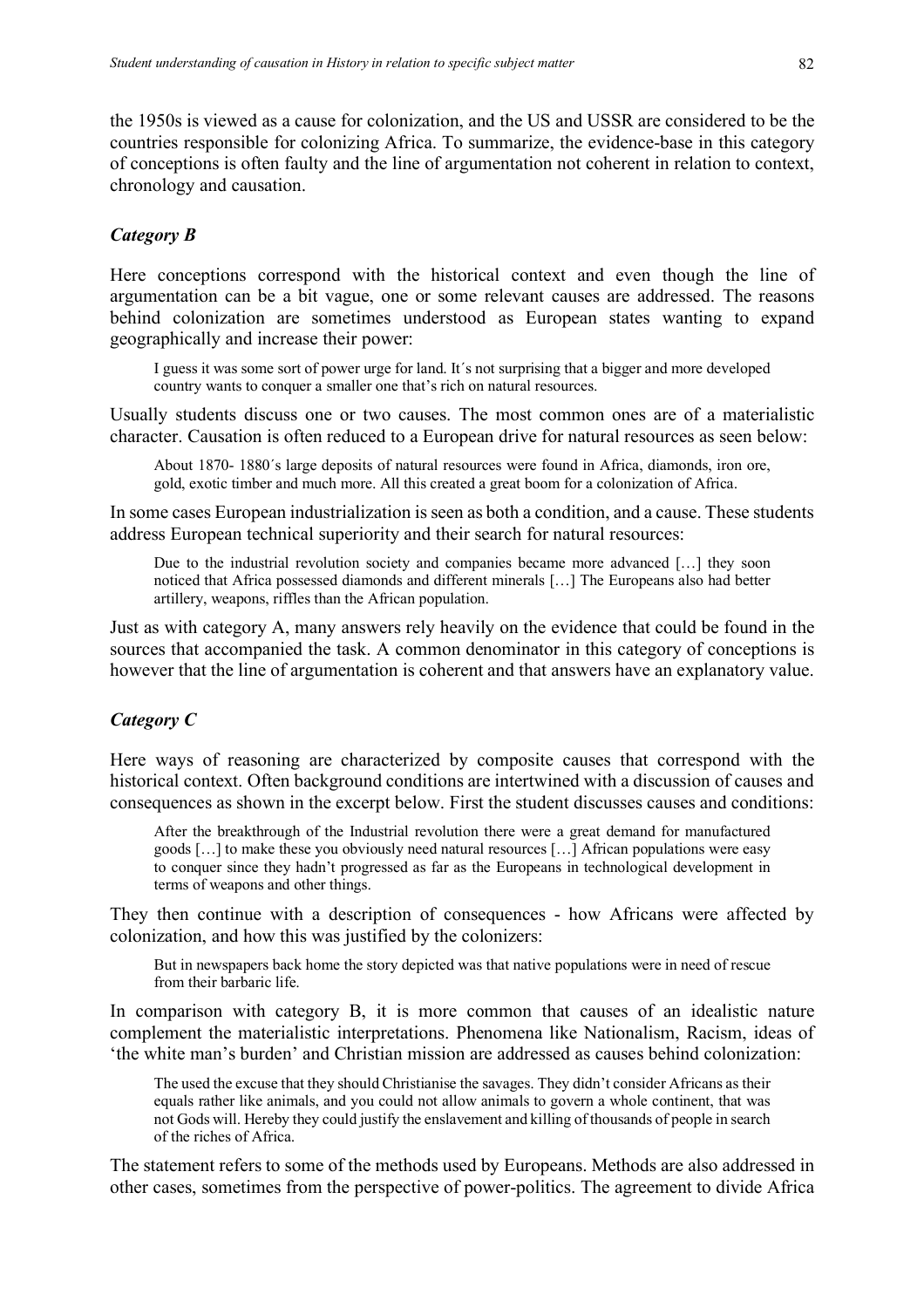reached at the Berlin Conference is a common example of this. Several students also describe how African tribes were tricked to hand over large areas of land to settlers:

Many chiefs were tricked to agree to colonization because they didn't understand what the Europeans leaders wrote on their papers. In exchange they often received a bible and were forced to convert to Christianity.

In several cases students discuss long-term consequences of colonization and address contemporary issues as poverty, border conflicts and other problems they view as legacies of colonization:

White people has had the power down there up until the present. It's not until 1995 that Apartheid is dismantled.

In this category of conceptions all students add own knowledge to their explanations, since they are not restricted to the evidence found in the task. Evidence is used to back up the arguments and synthesized with their own knowledge about the historical context. Their line of argumentation is coherent and the answers have a high explanatory value.

## *Category D*

Just as for category C, students present complex arguments there causes correspond with the historical context. Causes are recognised as composite and to some extent their relative importance is discussed. Often background conditions are intertwined with a discussion of causes and consequences. Typical for this category of conceptions is that students also discuss long-term, short-term causes and/or the importance of actors and structures:

After the Industrial revolution Europeans had the edge in weaponry and thereby an easier task taking over African areas. They did it because they needed raw materials and new markets to sell manufactured goods on. Cheap labour was also a factor. Nationalism was strong and it meant prestige to possess many colonies […] Individual capitalists also realized that the capital revenue could be higher in the colonies […] Social Darwinism was a lie, they argued that they wanted to help and civilize the Africans but that was not the real reason.

In this statement, technical superiority based on the conditions created by the Industrial Revolution is addressed. This student also views the Industrial Revolution as a cause behind colonization. Historical actors in the shape of industrialists are seen as important because they can profit on colonization. Causes of a more idealistic character are also used to explain the scramble. There is no explicit reference to the term structure, but it is obvious that this student describes Europe as heavily influenced by ideas of Nationalism and Social Darwinism, ideas that definitely affected and helped to shape the societal structure. Also in the next excerpt, technical superiority related to the Industrial Revolution is addressed. The statement is also representative for how students evaluate which causes they consider to be most important:

The most important cause was to get hold of natural resources.

Then follows a description of the colonization process, conditions and its consequences from an African perspective. The student continues with an explanation for how colonization was justified:

The Europeans didn't consider that they did anything wrong, they made up a lot of excuses.

This is supported with references to one of the sources from the task:

They had no doubt that they would need to use force. But since they considered Africans of less human value, hardly as humans [...] lacking intelligence [...] They claimed that they did something good when they enslaved them just to take their natural resources […] An example is the Brit, Cecil Rhodes who viewed the British as the perfect people […] something which gave them the right to conquer Africa.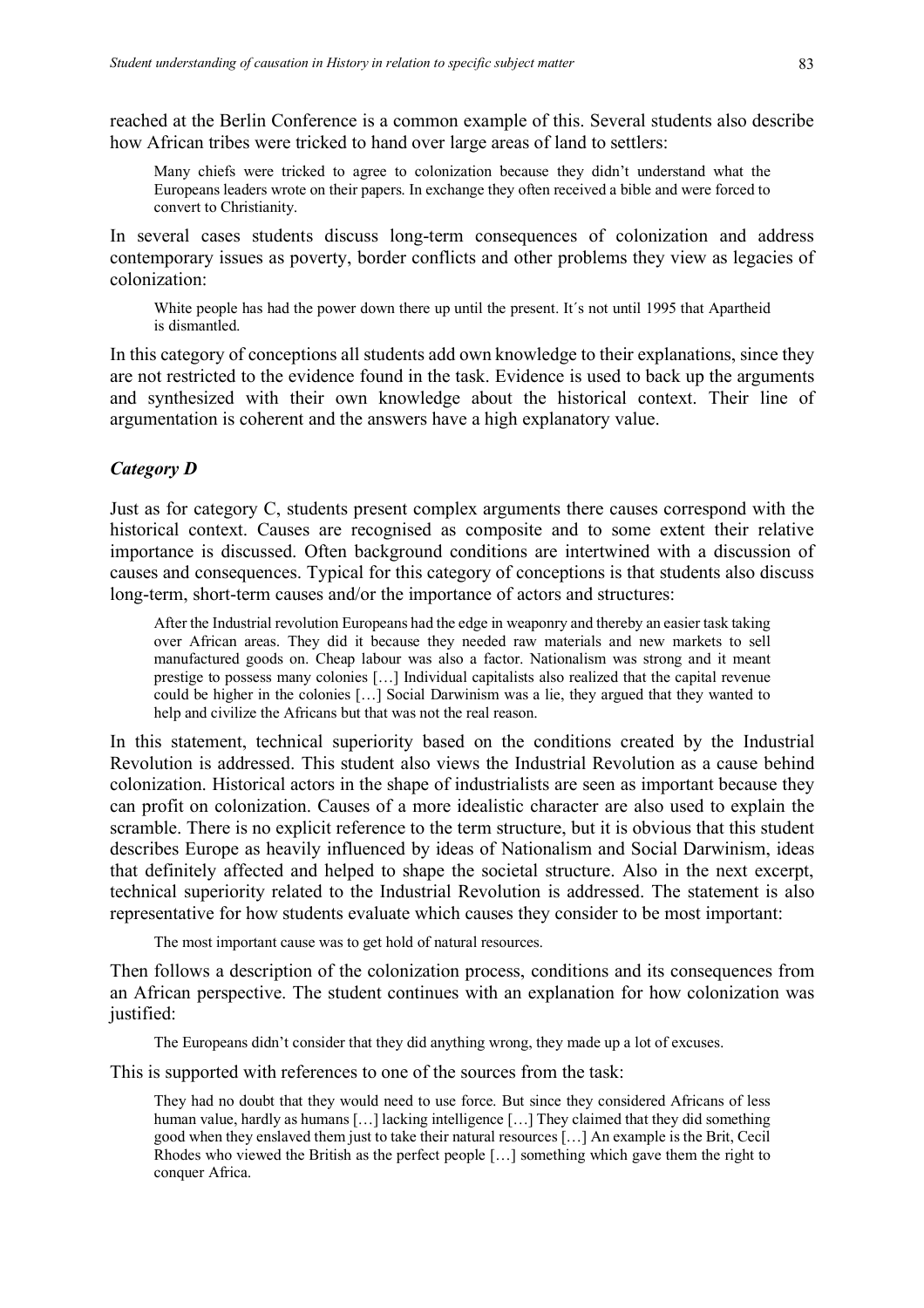These statements are typical for conceptions in category D. From the excerpt, we can conclude that this student presents an explanation, there causes of a materialistic character are intertwined with idealistic ones. In the category, the latter ones are often used to explain how Europeans justified colonization. In their explanations historical actors are present, act within the societal structure and also influences the same. In all statements within the category there is a synthesis of own knowledge and evidence from the sources. Arguments and value-laden judgments are supported with references to the sources. Their line of argumentation is coherent and answers have a high explanatory value.

## **The identification and characterization of critical aspects**

By analyzing student conceptions four categories were found, comparing differences and mutual relations between these allowed for the identification of critical aspects (see figure 1 below). Analysis showed that many students in category A described the scramble without attempting to explain it in terms of causes. For them colonization just happened. Such attitudes can be understood as they perceive History as moving forward by itself, and do not discern that historical changes have causes. A similar phenomenon in the same category is those conceptions that focus only on conditions and argue that the conquest took place because Europeans possessed the necessary technical abilities. These students do not seem to consider it necessary to provide any further arguments relating to causation. There were also those who did express clear opinions concerning causes, but did not support these claims with evidence (also category A). Neither did most students discern any long-term causes for the scramble; instead they focused on short-term causes surrounding the events (see category A, B). In some answers, especially within category A, there were also clear signs of chronological confusion with the effect that causes and consequences were confused. Analysis also showed that many restricted their arguments to one cause. Among those, the absolute majority advocated materialistic arguments as the cause for colonization (category A, B). That the scramble occurred due to multiple causes of both materialistic and idealistic nature were discerned by students within category C and D. However, it was only the conceptions within category D where students managed to discuss the internal importance of these causes.

Finally, in the pre-assessments almost none addressed the importance of historical actors (category A, B, C, D). Surely, explorers, politicians and media were mentioned, but how these interacted with the societal structure at the time did not become clear in their essay-answers. Based on analysis of pre and post assessments the following aspects, as presented in the diagram below, were concluded as critical for our students' capability to reason on causation in relation to the scramble for Africa:

| <b>Identified critical aspects</b> |                                                                                                                            | Corresponding<br>categories |
|------------------------------------|----------------------------------------------------------------------------------------------------------------------------|-----------------------------|
|                                    | Discern that the scramble had causes                                                                                       | A                           |
| 2                                  | Discern that claims for what caused the scramble need support from evidence.                                               | A                           |
| 3                                  | Discern that the scramble had both long-term and short-term causes.                                                        | A, B                        |
| 4                                  | Discern the chronological structure relating to the scramble not to confuse causes and<br>consequences                     | $A, (B)^2$                  |
| 5                                  | Discern that the scramble had composite causes of differing importance.                                                    | A, B, C                     |
| 6                                  | Discern that the scramble was caused by interaction between societal structures and<br>the actions from historical actors. | A, B, C                     |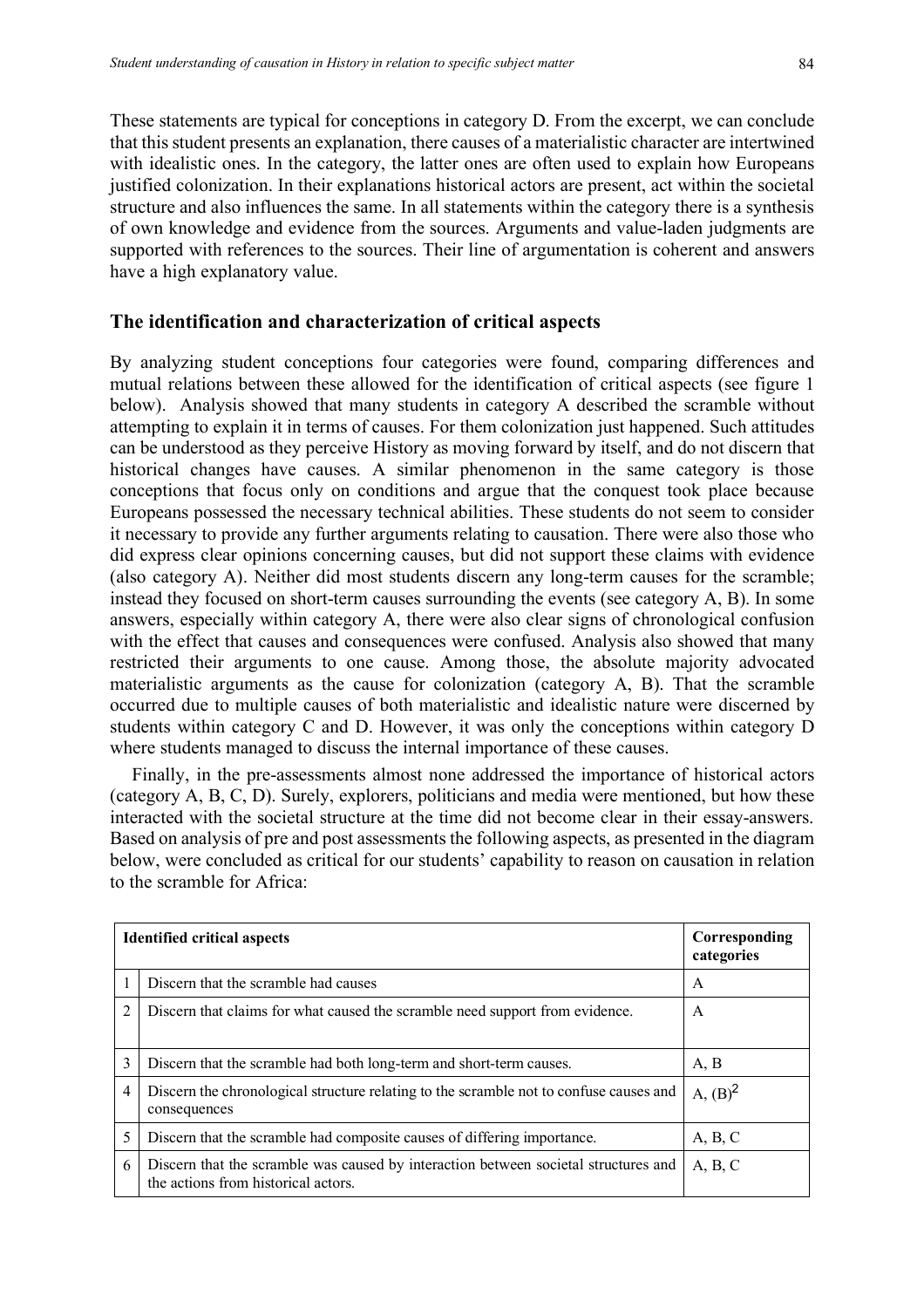Table 1. Critical aspects and corresponding categories

## *Discern that the scramble had causes (C. A 1)*

That some students described the colonization process but did no attempt to reason about its causes becomes plausible if one imagines a student who view causes as equivalent to a given and/or unproblematic course of events. In such a case the student might not see any need to discuss what the possible reasons behind events were, or what the processes of change had been. A related problem were the conceptions that argued that colonization took place just because European countries had the practical means to enforce it. Superior technical ability was considered reason enough and students did not provide any real explanation for the conquest. To show developed understanding for the scramble, or other events in the past, it is not enough to account for the development in itself. For a developed capability it is crucial that students can present and assess different causes for why certain events or processes of change has occurred (Lee & Shemilt, 2009).

## *Discern that claims for what caused the scramble need support from evidence (C. A 2)*

Pre-assessments showed that some students neither used evidence from the accompanying sources or presented own contextual knowledge to back up their arguments. Arguing a case for what caused a specific event or a process of change to take place without presenting sound evidence is just opinion making and does not constitute a valid explanation. In some cases students tried to use sources to back up their claims but tended to treat them as unproblematic information and suggest interpretations that often were literal and uncritical.

## *Discern that the scramble had both long-term and short-term causes. (C. A 3)*

In the discipline of History, events and processes of change for natural reasons exist in a temporal dimension. The existence, meaning and importance of causes shift depending on time periods and, of course, also depends on what particular phenomenon we put an interest in explaining. The scramble for Africa is an example of a historical phenomenon that at least traces its roots back to the Age of Discovery. To some extent it can be explained by the patterns of trade and a growing capitalistic system that spread in the wake of these discoveries. Few students addressed any such long-term causes for the scramble; they instead focused on the situation surrounding the actual event.

## *Discern the chronological structure relating to the scramble not to confuse causes and consequences (C. A 4)*

In some conceptions students confused causes and consequence relating to 19<sup>th</sup> and 20<sup>th</sup> century chronology. In pre assessment essays, there were students who stated that European demand for rubber led to Europe's industrialization, that WWI caused the scramble, that the colonies were conquered during the 1950s, and that the US and the USSR were the dominant colonial powers. Clearly, a student who lacks, or confuses, historical content while attempting to reason on causation for a specific event will also run the risk of confusing causes and consequences.

## *Discern that the scramble had composite causes of differing importance. (C. A 5)*

Results illustrated that many students restricted their reasoning to one cause, which most frequently was of a materialistic character. Students more often than not need to recognize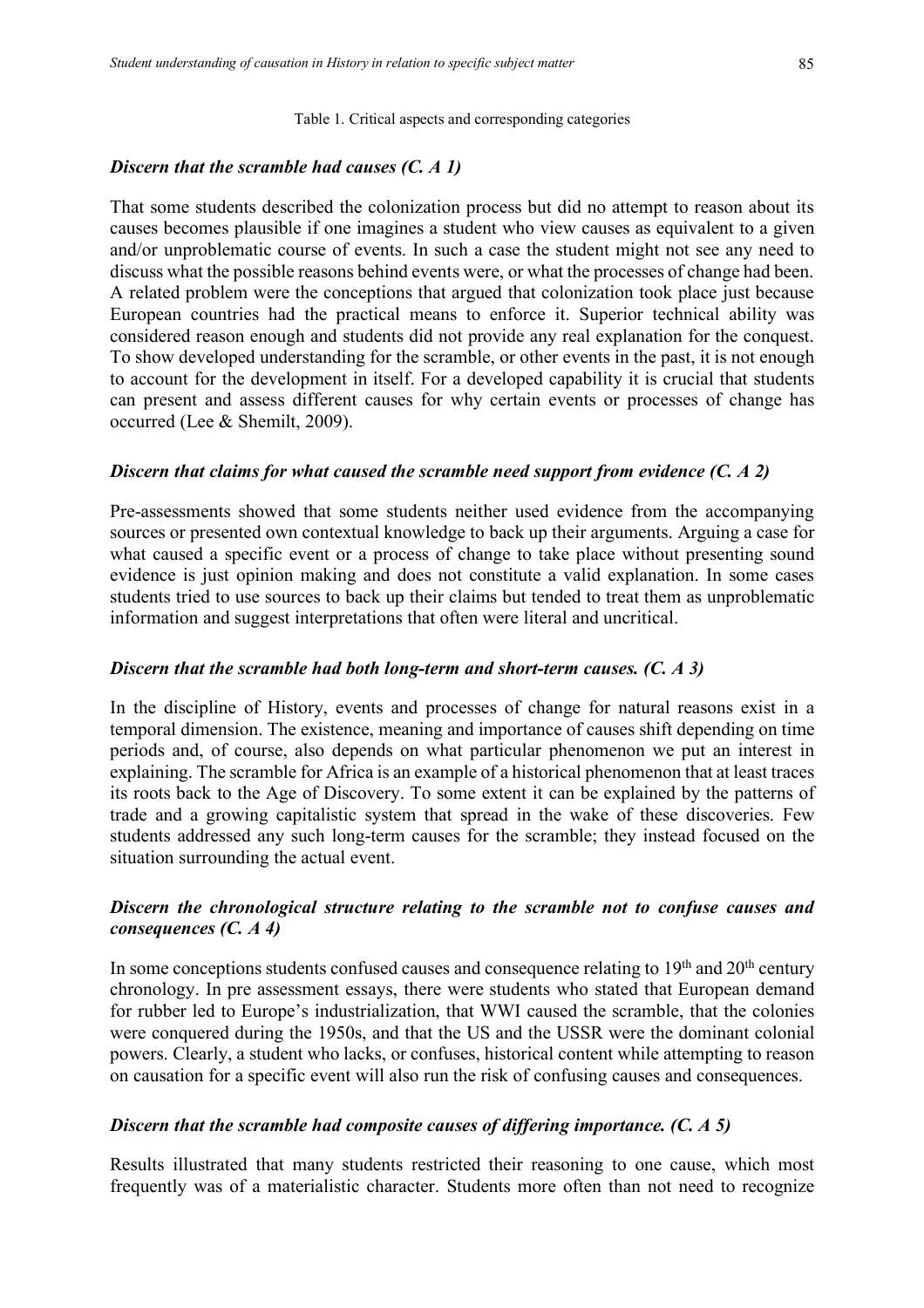composite causes to explain past events and processes of change (Lee & Ashby, 2000; Lee & Shemilt, 2004; 2009; Levesque, 2009; Seixas & Morton, 2013). The scramble for Africa is no exception, and our students therefore need to discern and evaluate causes of both a materialistic and an idealistic nature. The causes for the scramble can partly be explained by economic factors. European governments and companies had a need for natural resources as well as markets for investments and export (Fergusson, 2003; Hobsbawm, 1997). But, just as for many other events and processes in the past, to understand and explain the colonization process, students also need to handle phenomena of a more idealistic character. These include mentalities, values and belief system of the particular time-period at stake (Ashby, Lee, & Shemilt, 2006; Lee & Shemilt, 2009; Portal, 1987; Shemilt, 1983; 1987).

## *Discern that the scramble was caused by interaction between societal structures and the actions from historical actors. (C. A 6)*

When our students reasoned on causation in the pre-assessment-essays historical actors were often invisible. If actors at all were part of their argumentation nothing in the responses illustrated how these actors interacted with the societal structures of the time-period. A qualitative explanation of the scramble for Africa needs to involve both societal structures as well as the European industrialization process and its effects, and also the interests and actions of important historical actors, such as Bismarck and Rhodes.

## **Conclusion**

For students to understand the methodology and interpretive nature of History it is crucial that teaching deals with second-order concepts in an efficient manner. To do so we have to understand what students need to learn to develop a deeper understanding in relation to these concepts. This article has tried to give some answers to what they need to discern to master the concept of causation. A strength in the findings is that they are based on a composite analysis originating from the nature of the subject, curricular demands, and analysis of students' conceptions. The capability has been investigated in relation to specific subject matter (the scramble for Africa) which could complement British results which have predominantly presented student understanding of causation from a content free perspective. However, there are still similarities between earlier research and these results. That some students do not see any need to explain events or processes of change and see History just as events unfolding (C.A 1) has also been shown in the SCHP project and later research (Shemilt, 1983; Lee & Shemilt, 2009). This underlines how important it is that teaching clearly emphasizes that events and changes in the past have causes, something that risks being seen as too obvious. That events/processes of change depend on multiple causes of differing importance and duration (CA 5) has also been shown within the SCHP project (Shemilt, 1983) and in the research of Voss et al (1994). There is however nothing in their results that indicates that students predominantly have a tendency to advocate materialistic factors. A possible explanation for why our students did so might be found in the specific subject matter studied. This stresses the importance of explicitly addressing idealistic causes that relate to mentalities and values when teaching the scramble for Africa (or modern imperialism in general). Another finding that does not directly correspond with earlier research concerns the role of historical actors causing events/change. Halldén (1998) showed that students had a tendency to personalize explanations and did not make use of structures. Even though many of our students did not make use of societal structures in the pre-assessments, it was more common that individual actors were nonexistent in their explanations (C. A 6). A possible reason is that many lacked enough contextual knowledge to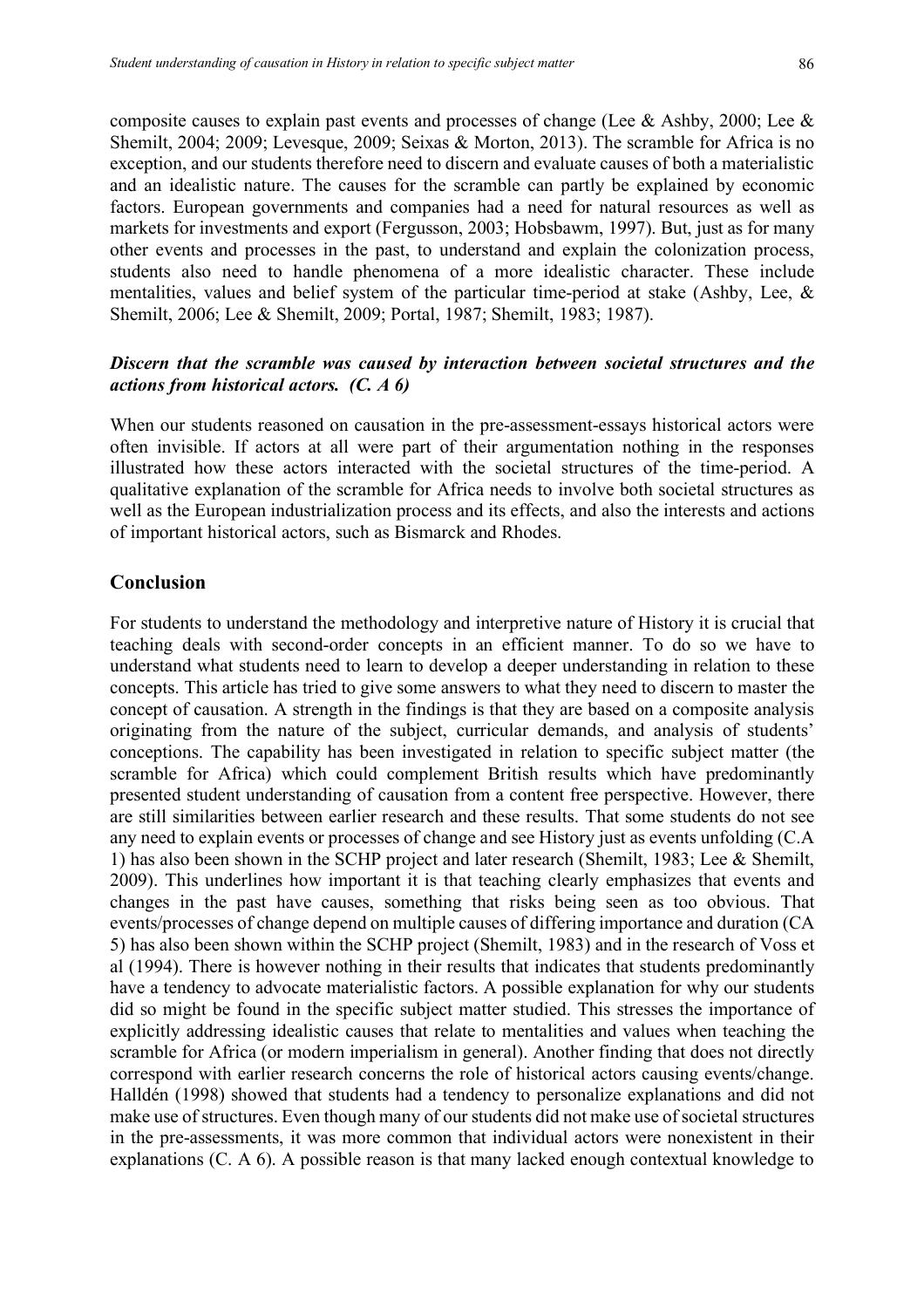do so. This hypothesis is supported by the fact that to a much higher extent they managed to deal with interaction between actors and societal structures in the post-assessments.

Our results also clearly indicate that teaching must illustrate that historical changes and events usually occur due to composite causes of differing character and importance (C. A 5). Using the Scramble for Africa to illustrate this, the colonization process can partly be explained by materialistic factors. Powerful interest groups saw a need for natural resources, cheap labor and deployment markets. However, as stated earlier, there is also the need to take into consideration phenomena of a more idealistic character that relates to mentalities, values and beliefs. During the scramble such idealistic factors can be associated with Social-Darwinism, Nationalism etc. One finding that showed similarities with earlier research (Barton & Lestvik, 2001) was that some students confused causes and consequences (C.A 4). Based on this it is not far-fetched to conclude that teaching needs to offer some sort of structured chronological and contextual framework for the specific subject matter when students are expected to reason on causation. The same applies for the need to back up explanatory claims with evidence (C.A 2). If we want students to work with sources while constructing explanations, we need to offer them a contextual framework for the historical phenomenon that they are expected to analyze in terms of cause while interpreting the sources. One remaining question is to what extent these findings are possible to generalize to other components of subject matter in History? A hypothesis could be that several identified critical aspects are of a general nature and necessary to master regardless of historical content. That several of them coincide with earlier findings despite different cultural contexts, research environments and applied methods strengthens that argument. That, however, is a matter for further research to explore.

### **References**

- Ashby, R., Lee, P., & Shemilt, D. (2006). Putting Principles into Practice: Teaching and Planning. In S. Donovan, & J. Bransford, *How Students Learn History, Mathematics, and Science.* Washington: The National Academic Press.
- Barton, K., & Lestvik, L. (2001). Committing Acts of History: Four Ways People Use the Past. In W. Stanley, *Critical Issues in Social Studies Research for the 21st Century.* Ohio State University.
- Carretero, M., Jacott, L., Limon, M., Lopez-Manjon, Ascuncion, & Leon, J. A. (1994). Historical Knowledge: Cognitive and Instructional Implications. In M. &. Carretero, *Cognitive and Instructional Processes in History and the Social Sciences.* New York: Routledge.
- Darwin, J. (2008). *After Tamerlane. The Rise And Fall Of Global Empires 1400- 2000.* New York: Bloomsbury Press.
- Eliasson, P. (2014). Historieämnet i de nya läroplanerna. In K. Karlsson, & U. Zander, *Historien är närvarande historiedidaktik som teori och tillämpning.* Lund: Studentlitteratur.
- Evans, R. J. (1997). *In Defense Of History.* London: Granta Books.
- Fergusson, N. (2003). *Empire, How Britain Made The Modern World.* London: Penguin Group.
- Halldén, O. (1997). Conceptual change and the learning of history. *International Journal of Educational Research, 8*, 131-139.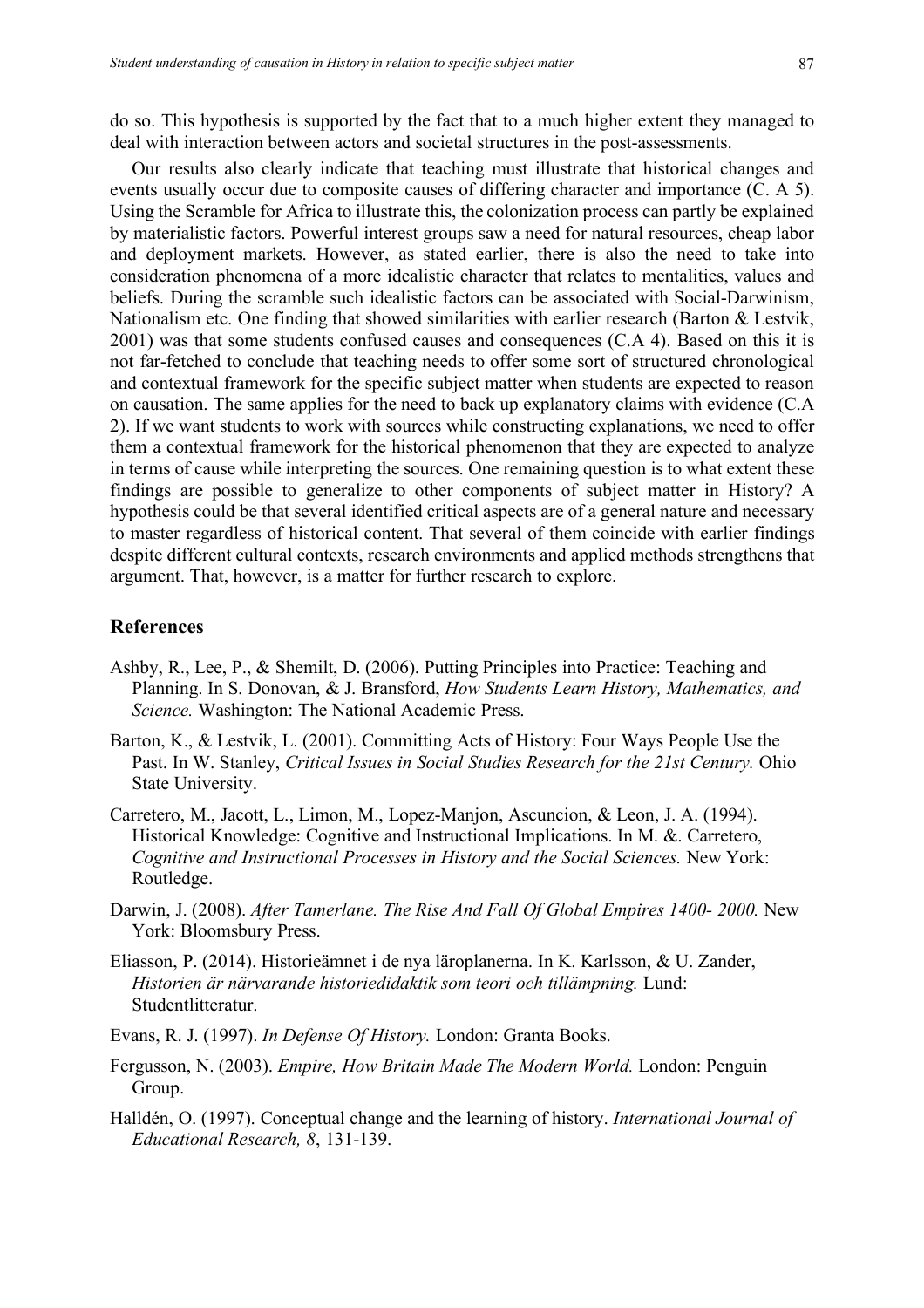- Hallden, O. (1998). Personalization in Historical Descriptions and Explanations. *Learning and Instruction, 27*(10).
- Hobsbawm, E. (1997). *Ytterligheternas tidsålder - Det korta 1900-talet: 1914-1991.* Stockholm: Nordstedts.
- Lee, P. (2006). Putting Principles into Practice: Understanding History. In S. Donovan, & J. Bransford, *How Students Learn History, Mathematics, and Science .* Washington: The National Academic Press.
- Lee, P. (2011). History Education and Historical Litteracy. In I. Davies, *Debates in History Teaching.* New York: Routledge.
- Lee, P., & Ashby, R. (2000). Progression in Historical Understanding among Students Ages 7 - 14. In P. Stearns, P. Seixas, & S. Wineburg, *Knowing, Teaching & Learning History.* New York: New York University Press.
- Lee, P., & Shemilt, D. (2004). Progression in understanding about Historical Accounts. *Teaching History, 117*, 25–31.
- Lee, P., & Shemilt, D. (2009). Is any explanation better than none? *Teaching History, 137*, 42- 49.
- Lee, P., & Shemilt, D. (2011). A scaffold not a cage. *Teaching History, 113*, 13- 23.
- Levesque, S. (2009). *Thinking Historically - Educating Students for the 21st Century.* Toronto: University of Toronto Press.
- Lilliestam, A. L. (2013). *Aktör och struktur i historieundervisning. Om utveckling av elevers historiska tänkande.* Göteborg: Göteborgs universitet.
- Magnusson, L. (2002). *Teorier om imperialism och globalisering.* Stockholm: Prisma.
- Marton, F. (2015). *Necessary conditions of learning.* New York and London: Routledge.
- Mccullagh, C. B. (2004). What do historians argue about? *History and Theory, 43*(1), 18–38.
- Munkler, H. (2007). *Empires.* Cambridge: Polity Press.
- Nersäter, A. (2014). *Att konstruera historiska förklaringar: Vad elever kan behöva lära för att kunna resonera om orsak samt tolka och använda källor inom gymnasieämnet historia.* Jönköping: Högskolan för lärande och kommunikation.
- Pang, M. F., & Ki, W. W. (2016). Revisiting the Idea of "Critical Aspects". *Scandinavian Journal of Educational Research, 60*(3), pp. 323- 336.
- Portal, C. (1987). Historical emphaty. In C. Portal, *The History Curriculum for Teachers.* Barcombe, East sussex: Falmer Press.
- Rosenlund, D. (2016). *History Education as Content, Methods or Orientation?* Frankfurt am Main: Peter Lang GmbH.
- Seixas, P. (2000). Schweigen! die Kinder! or, Does Postmodern History Have a Place in the Schools? In P. Stearns, P. Seixas, & S. Wineburg, *Knowing Teaching & Learning History. National and International Perspectives.* New York, London: New York University Press.
- Seixas, P., & Morton, P. (2013). *The Big Six - Historical Thinking Concepts.* Canada: Nelson Education Ltd.
- Shavelson, R. J., Phillips, D., Towne, L., & Feuer, M. (2003). On the science of education design studies. *Educational Researcher*.